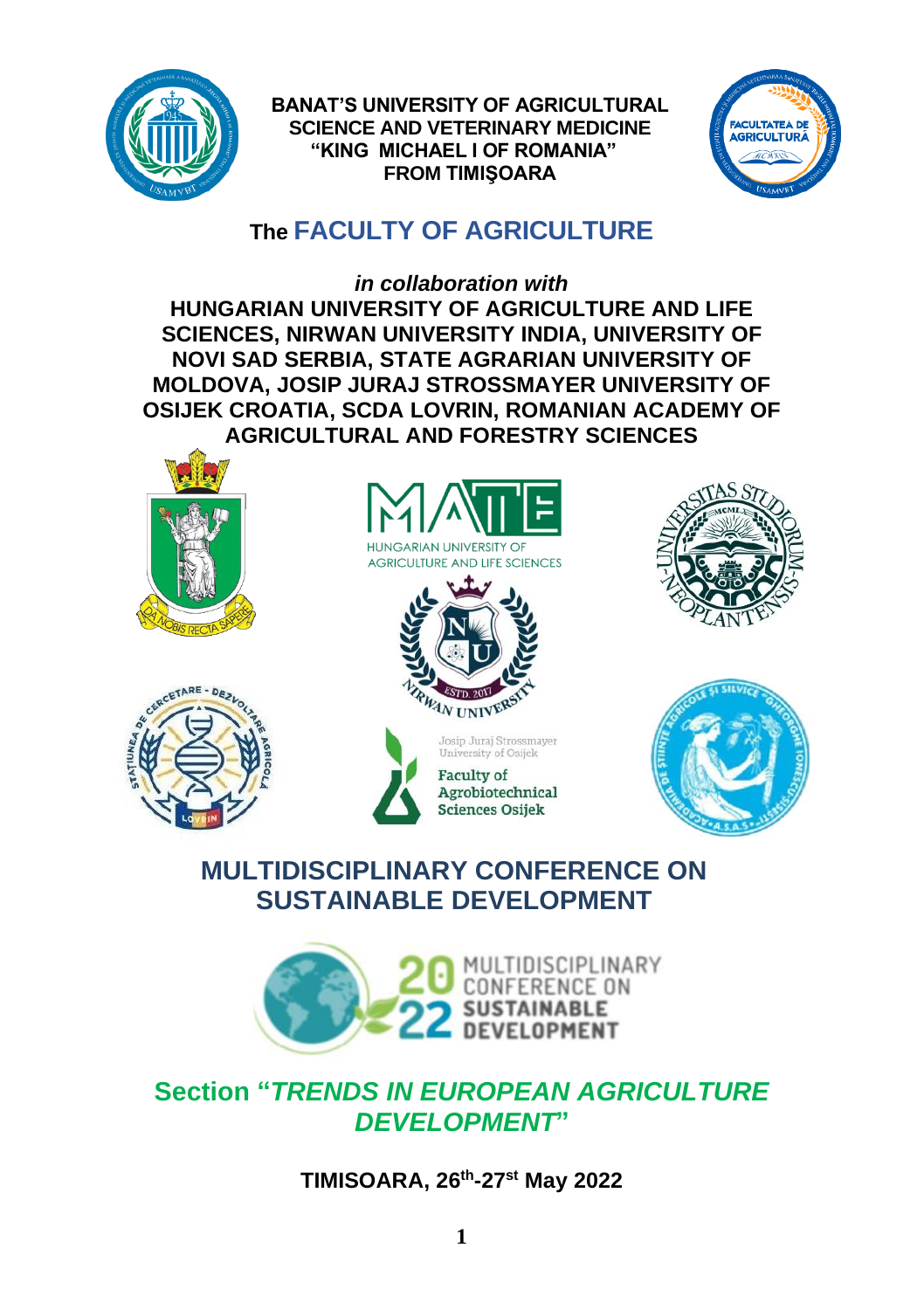## *ORGANISING COMMITTEE* **COMITETUL DE ORGANIZARE**

#### **Prof. PhD Florin IMBREA**

*- Dean of Faculty of Agriculture,* USAMVB Timisoara **Associate Prof. PhD Laura ȘMULEAC**

*- Vice Dean Faculty of Agriculture,* USAMVB Timisoara

#### **Associate Prof. PhD Florin CRISTA**

*- Vice Dean Faculty of Agriculture,* USAMVB Timisoara **Associate Prof. PhD Ioan BĂNĂȚEAN-DUNEA**

*- Vice Dean Faculty of Agriculture,* USAMVB Timisoara

**[Prof. PhD Isidora](javascript:openRTWindow() RADULOV** - USAMVB Timisoara **[Prof. PhD Cosmin](javascript:openRTWindow() POPESCU** - USAMVB Timisoara **Associate Prof. PhD Zoltan FUTO** – Hungarian UNIVERSITY MATE **Prof. PhD Károly BODNÁR** – Hungarian UNIVERSITY MATE **Prof. PhD Branko CUPINA –** Novi Sad UNIVERSITY **Prof. PhD Ion BĂCEAN –** State Agr University Of MOLDOVA **Prof. PhD Ravi GOYAL** – Nirwan University INDIA **PhD Daniel HAMAN** – J. J. Strossmayer UNIVERSITY OF OSIJEK **Prof. PhD Valeriu TABĂRĂ** – ASAS ROMÂNIA **Assoc PhD Marinel HORABLAGA** – SCDA Lovrin **Prof. PhD Georgeta POP -** USAMVB Timisoara **[Associate Prof. PhD Adina](javascript:openRTWindow() HORABLAGA -** USAMVB Timisoara **Prof. PhD Lucian NIȚĂ** – USAMVB Timisoara **[Prof. PhD Gicu](javascript:openRTWindow() Gabriel ARSENE -** USAMVB Timisoara **[Lecturer PhD Alina LAȚO](javascript:openRTWindow() -** USAMVB Timisoara **Associate Prof. PhD Veronica SĂRĂȚEANU** - USAMVB Timisoara **[Lecturer PhD Cristi](javascript:openRTWindow() BOSTAN** - USAMVB Timisoara **Lecturer [PhD Casiana](javascript:openRTWindow() MIHUȚ -** USAMVB Timisoara **Lecturer PhD Mihaela FERICEAN** - USAMVB Timisoara **[Lecturer PhD Olga](javascript:openRTWindow() Rada -** USAMVB Timisoara **Assistant PhD George POPESCU -** USAMVB Timisoara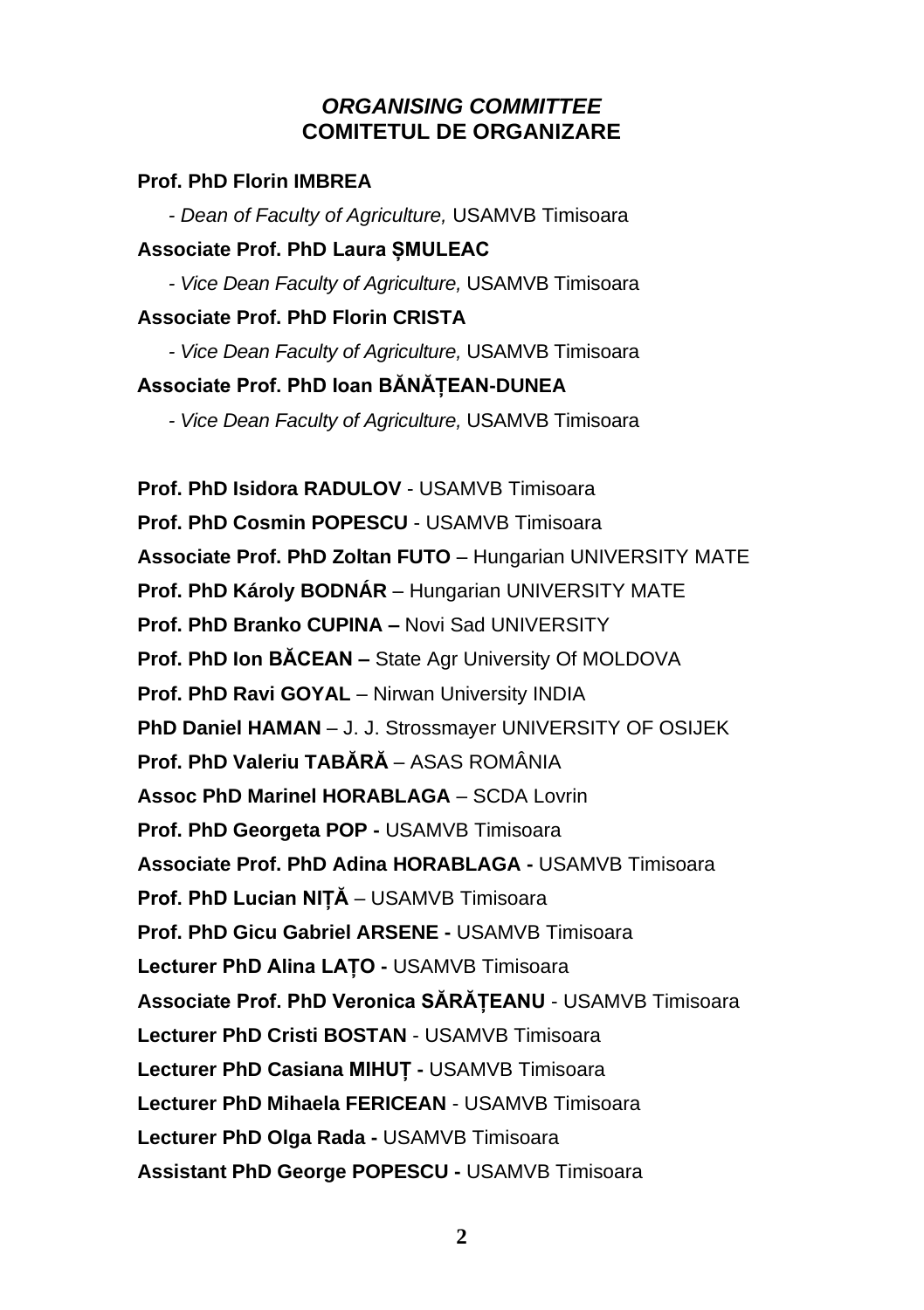#### *PROGRAMME OF THE SYMPOSIUM* **PROGRAMUL SIMPOZIONULUI**

| יית ישריו                                                                                       |                                                                                          |
|-------------------------------------------------------------------------------------------------|------------------------------------------------------------------------------------------|
| Thursday - May 26 <sup>th</sup> 2022                                                            |                                                                                          |
| Joi – 26 mai 2022                                                                               |                                                                                          |
| $10^{00} - 11^{00}$                                                                             |                                                                                          |
|                                                                                                 | Welcoming and registration of the participants in<br>front of Iulian Drăcea Lecture Hall |
|                                                                                                 |                                                                                          |
|                                                                                                 | Primirea și înregistrarea participanților în fața Aulei<br>Iulian Drăcea                 |
|                                                                                                 |                                                                                          |
| <b>Participant admission online</b>                                                             |                                                                                          |
| Join Zoom Meeting<br>https://us02web.zoom.us/j/85068499024?pwd=S1l6NHdodi9nSTVSV29lc2xUR0tndz09 |                                                                                          |
|                                                                                                 |                                                                                          |
| $11^{00} - 11^{10}$                                                                             | Welcome speech - Prof. Dr. Cosmin Popescu,                                               |
|                                                                                                 | <b>Rector USAMVBT</b>                                                                    |
|                                                                                                 |                                                                                          |
| $11^{10} - 11^{15}$                                                                             | Conference opening - Prof. Dr. Isidora Radulov,                                          |
|                                                                                                 | <b>Vice- rector USAMVBT"</b>                                                             |
|                                                                                                 |                                                                                          |
| $11^{15} - 11^{35}$                                                                             | "Integrative Veterinary Chinese Medicine" -<br>Dr.                                       |
|                                                                                                 | Lorena Lloret Nadal, Founding member and director                                        |
|                                                                                                 |                                                                                          |
| $11^{35} - 11^{55}$                                                                             | of the Chi Institute of Europe                                                           |
|                                                                                                 |                                                                                          |
|                                                                                                 | "Use of Black Soldier fly to convert food waste into                                     |
|                                                                                                 | feed" - Prof. Dr. habil. Rui Costa - Secretary                                           |
|                                                                                                 | General of the ISEKI Food Association, President                                         |
|                                                                                                 | of European Alliance of Subject-Specific and                                             |
|                                                                                                 | Professional<br><b>Accreditation</b><br><b>Quality</b><br>and                            |
|                                                                                                 | Assurance"                                                                               |
|                                                                                                 |                                                                                          |
| $11^{55} - 12^{00}$                                                                             | Presentation of conference programme                                                     |
|                                                                                                 |                                                                                          |
| $12^{00} - 13^{00}$                                                                             | Doctor Honoris Causa award: Prof. dr. Ioan Jelev                                         |
|                                                                                                 | vicepresident of Romanian Academy<br>of                                                  |
|                                                                                                 | <b>Agricultural Sciences and Forestry</b>                                                |
|                                                                                                 |                                                                                          |
| $13^{00} - 14^{30}$                                                                             |                                                                                          |
|                                                                                                 | <b>Lunch at university restaurant</b>                                                    |
|                                                                                                 | Prânz la cantina USAMVBT                                                                 |
|                                                                                                 |                                                                                          |
| $14^{30} - 18^{00}$                                                                             | <b>Paper presentation on section</b>                                                     |
|                                                                                                 | Prezentarea lucrărilor pe secțiune                                                       |
|                                                                                                 |                                                                                          |
| $19^{30} - 22^{00}$                                                                             | Dinner "Flonta Restaurant"                                                               |
|                                                                                                 | Cina la Restaurantul Flonta                                                              |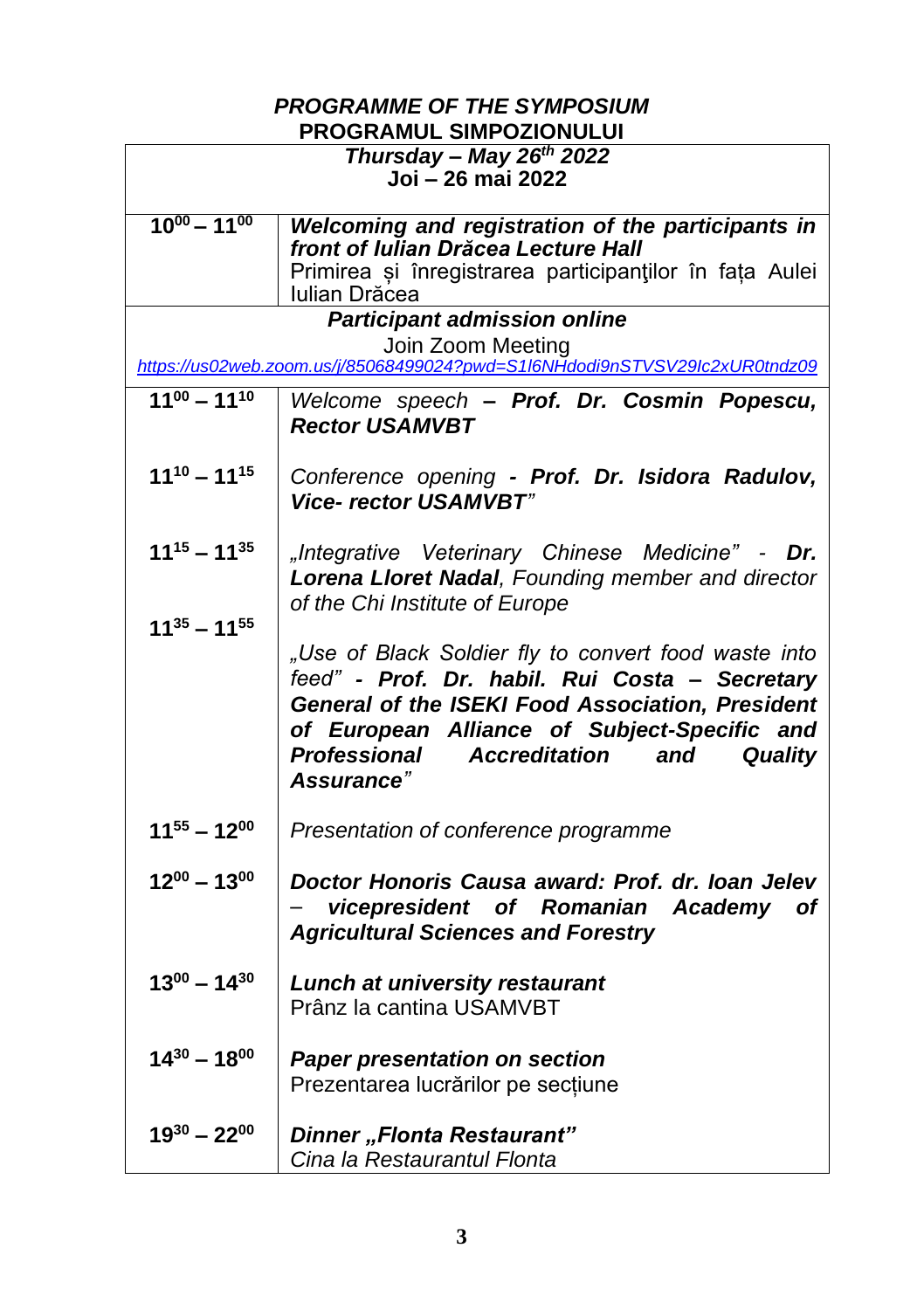## *May 26 th -27 st 2022* **26-27 mai 2022**

**Poster presentation - online** *Prezentarea posterelor - online*

# **Section "***TRENDS IN EUROPEAN AGRICULTURE DEVELOPMENT***"**

## *Thursday –May 26 th 2022 Joi – 26 mai 2022 Faculty of Agriculture, Amphitheater A2*

**Moderators:**

**Associate Prof. PhD Laura ȘMULEAC -** USAMVB **Timisoara Associate Prof. PhD Zoltan FUTO –** Hungarian UNIVERSITY MATE

**Secretary: Lecturer PhD Alina LAȚO-** USAMVB Timișoara

1400-1430

*Participant admission online* Join Zoom Meeting [https://us02web.zoom.us/j/85444381324?pwd=aFo4alNiYWhnVX](https://us02web.zoom.us/j/85444381324?pwd=aFo4alNiYWhnVXF3MElUK3FXVGdLQT09) [F3MElUK3FXVGdLQT09](https://us02web.zoom.us/j/85444381324?pwd=aFo4alNiYWhnVXF3MElUK3FXVGdLQT09)

1430-1445

**Opening speech**

14 <sup>45</sup>-15 00

**HUSWALD TIMOTHEE** - *AN OVERVIEW OF BIODIVERISTY ECOSYSTEMS IN THE CARIBBEAN*

15<sup>00-</sup>15<sup>15</sup>

**PIOTR PRUS -** *CREATING INNOVATIVE SOLUTIONS IN THE AGRIBUSINESS SECTOR - SELECTED EXAMPLES*

15<sup>15</sup>-15<sup>30</sup>

**ELMACO JENNY LIND** *- NATURAL DISASTERS AND CLIMATE RESILIENCE IN AGRICULTURE IN THE PHILIPPINES – on line*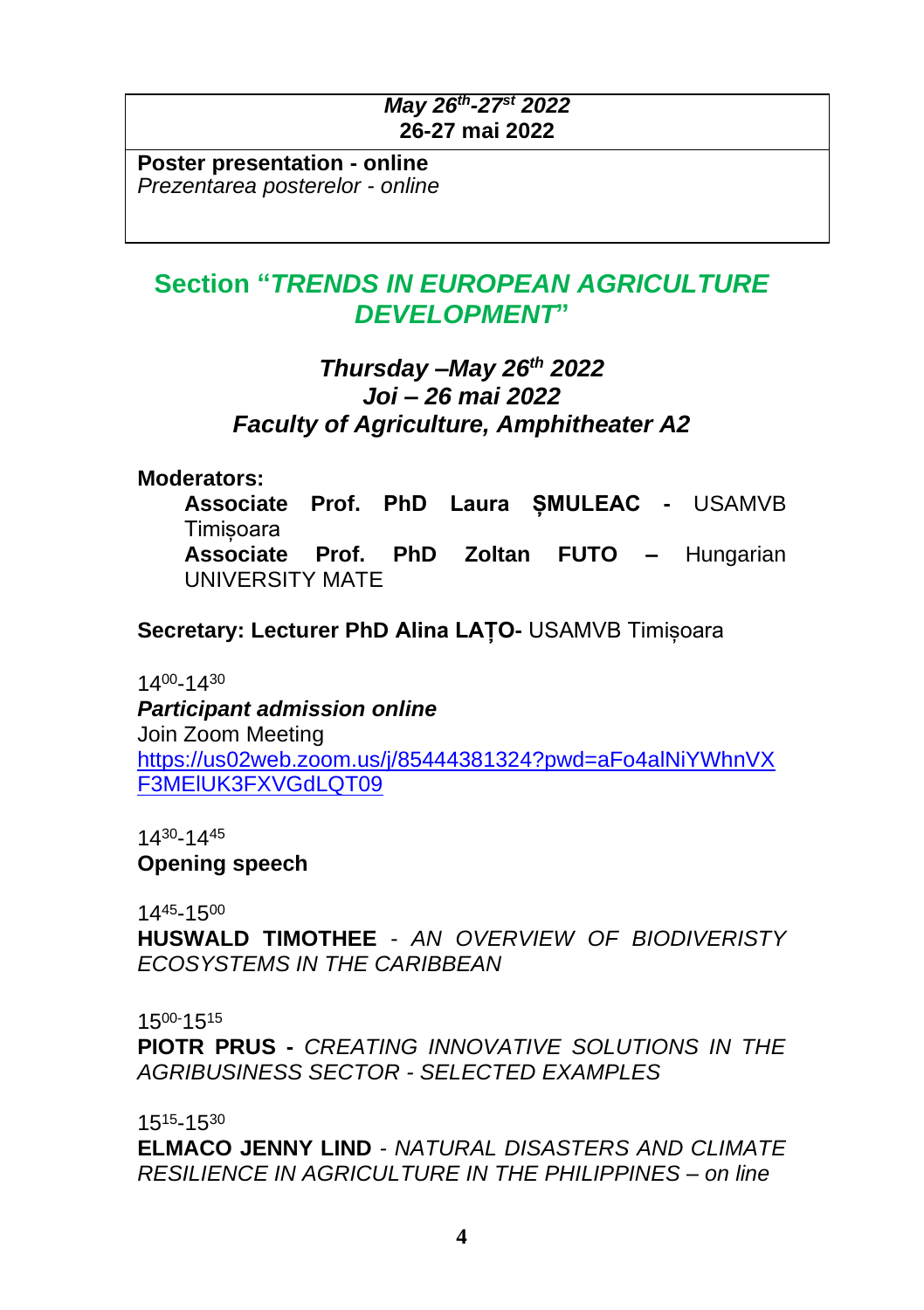15 <sup>30</sup>-15 40

**GOYAL RAVI, VISHAL VARMA -** *AGRICULTURE IN INDIA - INSIGHTS AND DEVELOPMENT*

### $15^{40} - 15^{50}$

**MAN TEODOR, A. SMULEAC, LAURA SMULEAC, ANISOARA IENCIU, M.V. ILCA, LOREDANA COPĂCEAN, A. CIOCLOV** *- STAGES OF REHABILITATION/MODERNIZATION OF THE SECONDARY INFRASTRUCTURE OF IRRIGATION FACILITIES IALOMIȚA CĂLMĂȚUI TERRACE, IALOMIȚA COUNTY. CASE STUDY: SPP 13 IRRIGATION PLOT BELONGING TO O.U.A.I. MURGEANCA – on line*

### 15 <sup>50</sup>-16 00

**BALINT CLAUDIA, ANTONIA ODAGIU, CRISTINA MOLDOVAN, PETRU BURDUHOS, IOAN BRAȘOVEAN -** *THE USE OF MICROWAVE IRRADIATION FOR STIMULATING SOME QUANTITATIVE TRAITS IN LINUM USITATISSIMUM L. – on line*

16 <sup>00</sup>-16 10

**CORCOZ LARISA, ROXANA VIDICAN -** *DIFFERENCES IN MYCORRHIZAL STATUS INDUCED BY LONG-TERM FERTILIZATION IN ROOTS OF PERENNIAL GRASSLAND SPECIES – on line*

### 16 <sup>10</sup>-16 20

**POP MOLDOVAN VICTORIA, ROXANA VIDICAN** *- MAPPING MYCORRHIZAL COLONIZATION IN ROOTS OF ZEA MAYS AS A CONSEQUENCE OF ORGANIC TREATMENTS – on line*

### 16 <sup>20</sup>-16 30

**PETRESCU-MAG IOAN VALENTIN, IOAN BĂNĂȚEAN-DUNEA -** *MEASUREMENTS OF THE DIAMETER OF THE FIG STEM (FICUS CARICA) IN ROMANIA FOR SIX YEARS SHOW THE TRANSITION FROM A SMALL SHRUB TO A TREE-LIKE PLANT*

16 <sup>30</sup>-16 40

**STOIAN VLAD, ROXANA VIDICAN -** MICROBIAL FUNCTIONAL PROFILE IN LONG-TERM FERTILIZED AGROECOSYSTEMS – *on line*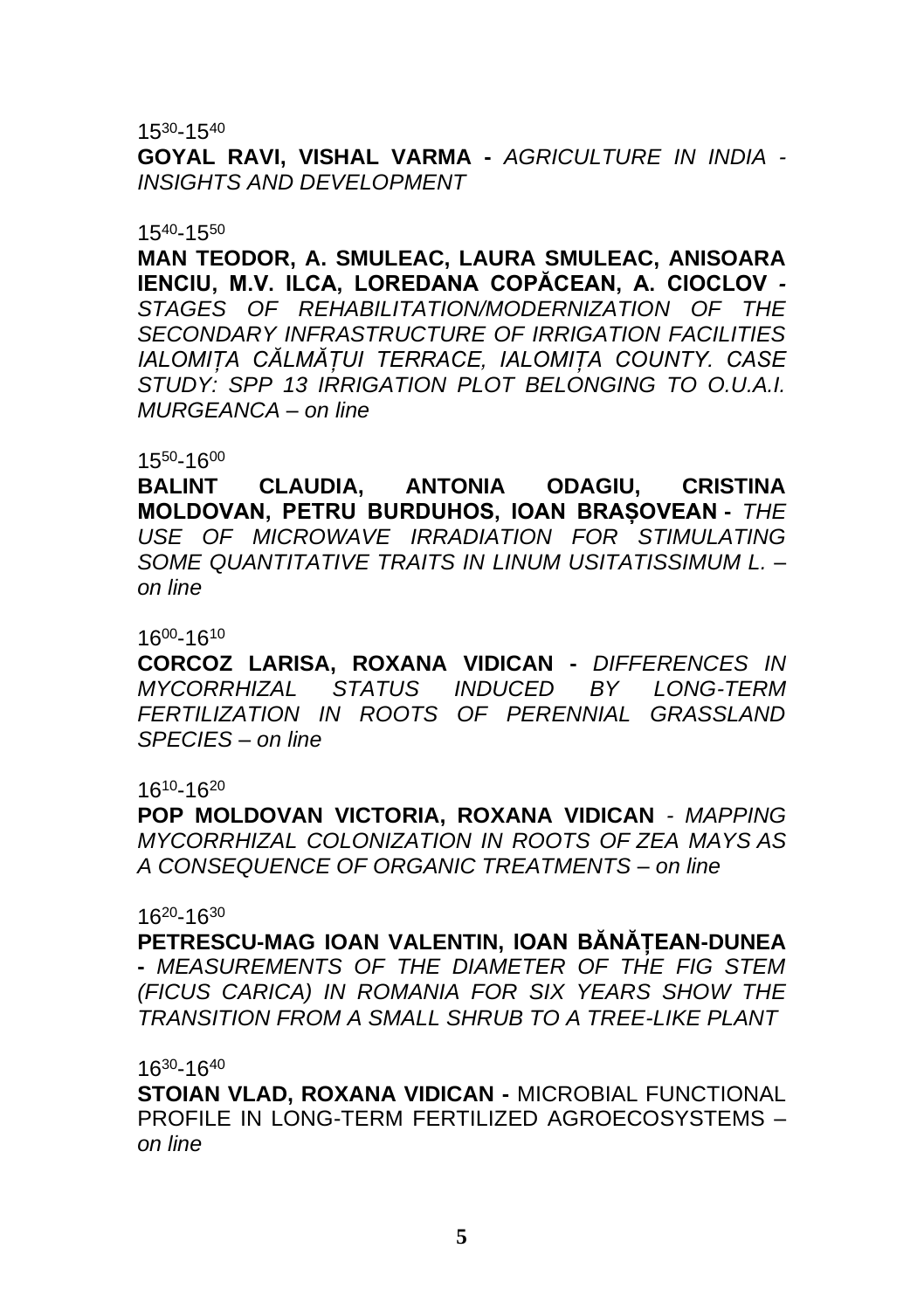16 <sup>40</sup>-16<sup>50</sup>

## **TOADER GEORGE, CĂTĂLIN-IOAN ENEA, DANIELA TRIFAN, EMANUELA LUNGU, ALIN IONEL GHIORGHE, LEONARD ILIE**

**-** *CHARACTERIZATION OF ENTOMOPATHOGENIC MICROORGANISMS, BENEFICIAL TO AGRICULTURAL CROPS. RESULTS ON SCDA SUCEAVA – on line*

### 16<sup>50</sup>-17 00

**AKANKASHA KATHURIA, ȘMULEAC LAURA -** *TO PROBE THE BELIEF OF ANIMATIONS & GRAPHICS IN THE DESCIPLINE OF AGRICULTURE*

17 00 - 17 10

**MUHAMMAD AHMAD YAHAYA, HUSSEIN SHIMELIS, POP GEORGETA, MARK LAING, BALOUA NEBIE, JACOB MASHILO -** *GENOTYPE-BY-ENVIRONMENT INTERACTION OF AFRICAN SORGHUM GENOTYPES FOR GRAIN YIELD UNDER NON-STRESS AND DROUGHT STRESS CONDITIONS*

17 10 -17 20

**SHARHABIL MUSA YAHAYA, AISHA ABDULKADIR, BITRUS DAWI TARFA, ABDULAZIZ SHERO ISAH, ELIJAH OLUWASEUN OGUNSOLA** - *NUTRIENT EXPERT MODEL: A CONNEXION BETWEEN FERTILIZER RECOMMENDATION AND IMPROVED MAIZE PRODUCTIVITY*

# **POSTER SESSION**

*May 26 th -27 st 2022 26 - 27 mai 2022*

- **ABBA MAIMOUNA, DJONGMO ALEXIS, CIPRIAN STROIA, CLAUTILDE MEGUENI***- EFFECT OF PHOSPHATE-SOLUBILIZING MICROORGANISMS AND ROCK PHOSPHATE (VIVIANITE POWDER) ON THE GROWTH OF VIGNA UNGUICULATA (L.) WALP. ON POT IN DANG (ADAMAWA, CAMEROON)*
- **ADAMOU IBRAHIMA, YVETTE DEUGA, CIPRIAN STROIA***- RESPONSE OF MAIZE SEED GERMINATION AND PLANT GROWTH TO AMENDMENTS OF LEAF POWDERS OF THREE MULTIPURPOSE PLANT*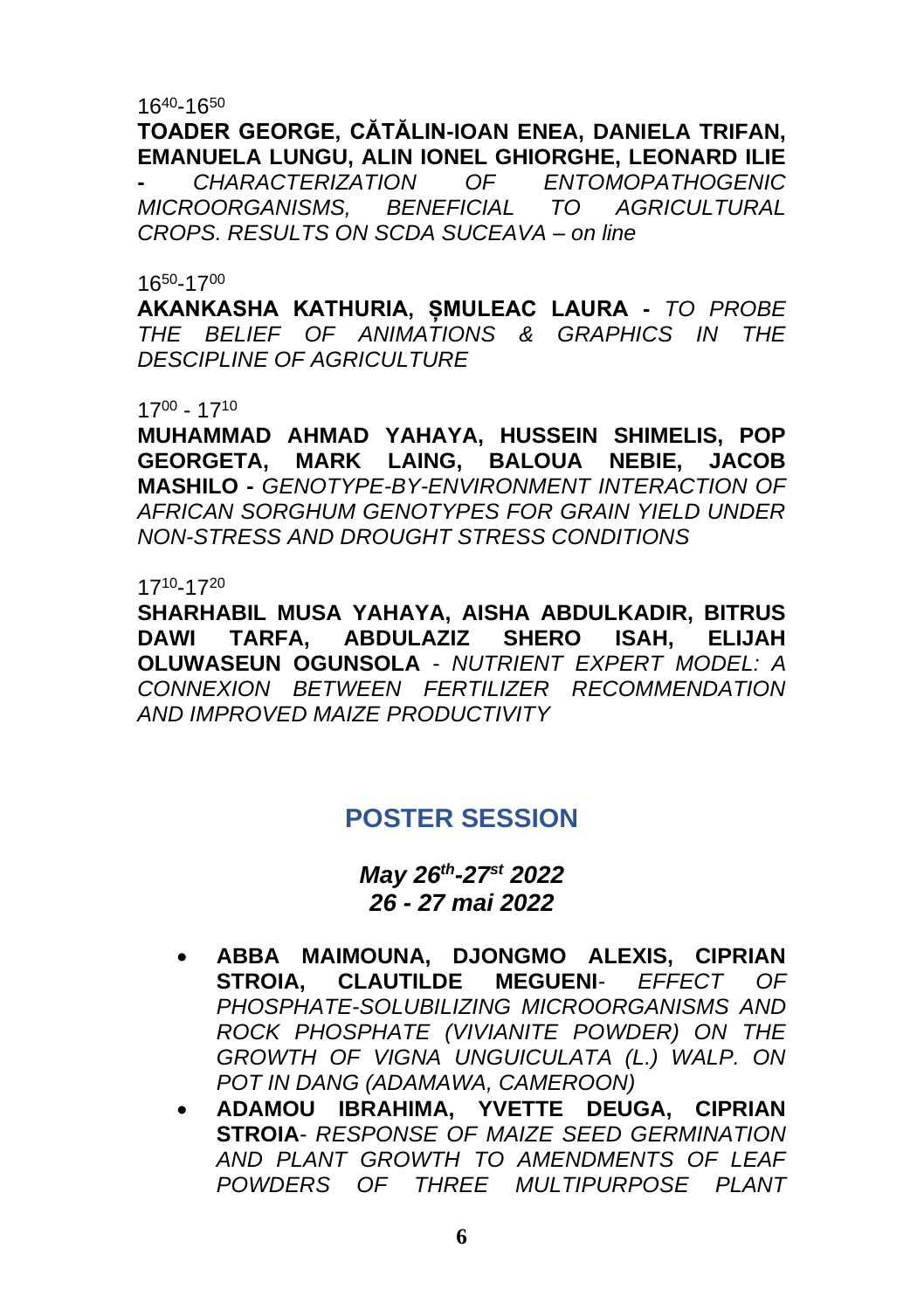*SPECIES IN SUDANO-GUINEA SAVANNAHS OF NGAOUNDERE CAMEROON*

- **AMARA MOHAMED, MOHAMED BOUAZZA, LAURA ȘMULEAC, RAUL PAȘCALĂU***- A NOTE ABOUT THE REGRESSIVE DYNAMICS OF THE VEGETATION IN SEMI-ARID AND ARID REGIONS: CASE OF THE MAGHNIA PLAIN (ORANIE-ALGERIA)*
- **AMELO NGINDA VICTOR, ALINA LATO, J.JACQUES KAKUNI MBUYI, ERIC NDAKPALA -** *EFFECT OF ORGANIC CARBON ON THE MODIFICATION OF SOIL FERTILITY IN THE NORTH-EAST OF THE DEMOCRATIC REPUBLIC OF CONGO*
- **AMELO NGINDA VICTOR, LATO YAROSLAV, STANISLAS LIKWOLO, ROSE BUAGUO NENDO, SAMUEL MOLANDAY -** *STUDY THE HYDRAULIC CONDUCTIVITY (K) AND HYDROGEN POTENTIAL (PH) OF GOSAMU PLATEAU SOILS IN THE NORTH-EAST OF DEMOCRATIC REPUBLIC OF CONGO*
- **BAKLI MAHFOUD, NOUREDDINE BOURAS, RAUL PAŞCALĂU, LAURA ȘMULEAC -** *A BIOINFORMATICS ANALYSIS AND HOMOLOGY MODELING OF XYLANASE FROM PSEUDOMONAS PUTIDA*
- **BANATEAN-DUNEA IOAN, CORPADE ANA-MARIA, IMBREA ILINCA, MIHAILESCU SIMONA, CRISTEA IOAN, IVAN MIHAELA, CRISTA FLORIN, BATRANA STEFAN, FERICEAN MIHAELA -** *THE ICHTHYOCENOSIS WITHIN THE NATURA 2000 SITE ROSCI0032 CHEILE RUDARIEI*
- **BENCZE GÁBOR** *- EFFECT OF IRRIGATION ON MAIZE PRODUCTION AT DIFFERENT NUTRIENT LEVELS*
- **BENSANIA WAFA, AMAR DJERIDANE** *- CONTROLLING THE ENZYMATIC BROWNING OF ALGERIAN DEGLET NOUR FRUIT*
- **BODNAR KAROLY, ZOLTAN ISTVAN PRIVOCZKI** *- FACTORS INFLUENCING THE PRICE OF ARABLE LAND IN HUNGARY*
- **BORLEA FLORIAN, BOSTAN CRISTIAN** *- THE INVASIVE POTENTIAL OF AILANTHUS ALTISSIMA*
- **CĂTUNEANU IOANA, MIHAELA IORDĂCHESCU, ANDREI PETRE, MIHAI FRÎNCU, LAVINIA ILIESCU, AMALIA UDRIȘTE, LILIANA BĂDULESCU** *- PHYSICO-CHEMICAL CHARACTERIZATION FOR SEVERAL*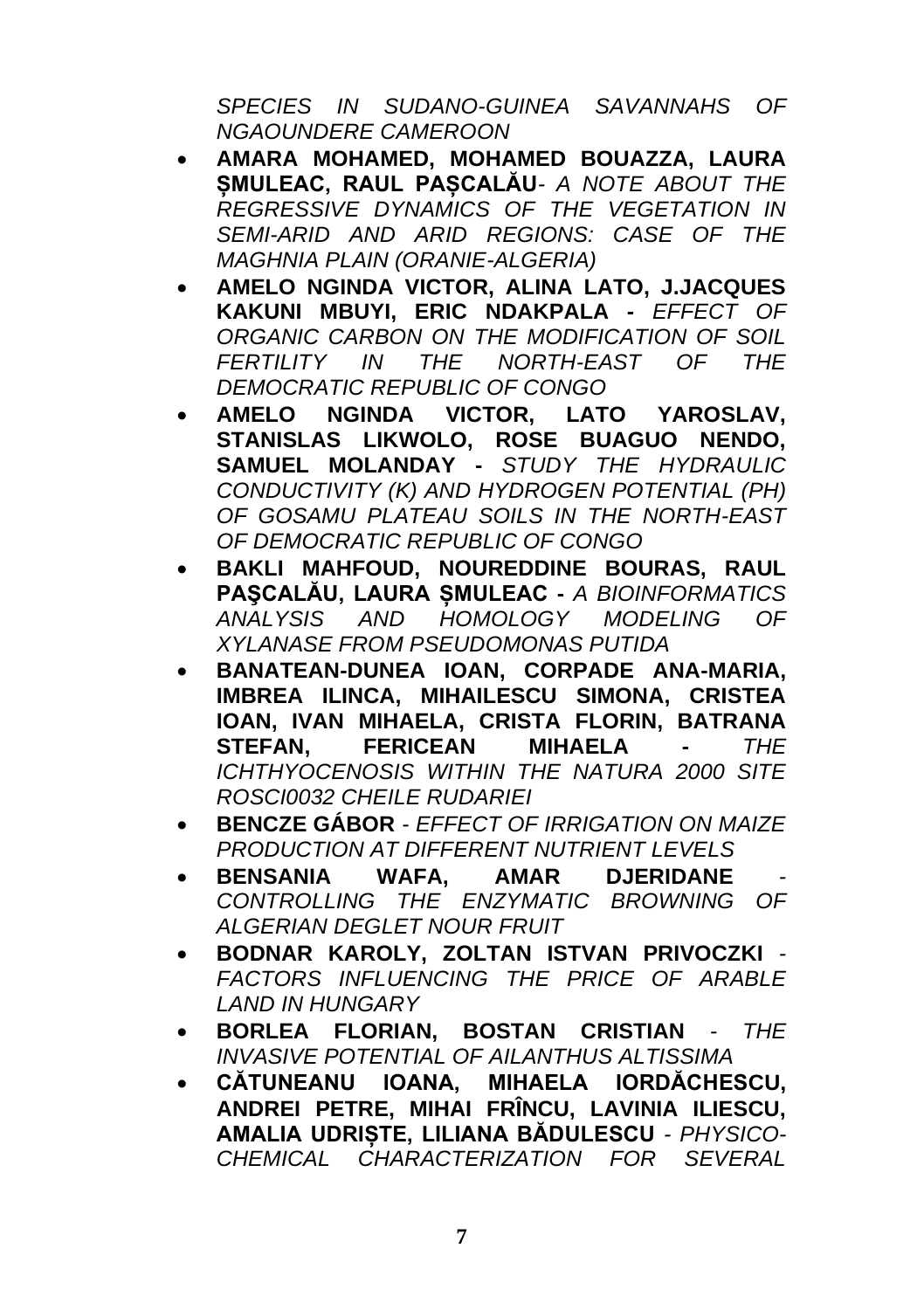*ROMANIAN PLUM CULTIVARS AT THE TIME OF HARVEST*

- **COJOCARIU LUMINIŢA, LOREDANA COPĂCEAN, M. HORABLAGA, C. BOSTAN, MONICA SFÎRCOCI** *- CHANGE DETECTION OF THE GRASSLAND SURFACES IN HUNEDOARA COUNTY BY LAND CHANGE MODELER*
- **COPĂCEAN LOREDANA, LUMINIŢA COJOCARIU, ADINA HORABLAGA, C. POPESCU, VALERIA CIOLAC, M. SIMON** *- MODEL FOR EXTRACTING GEOSPATIAL INFORMATION FOR GRASSLANDS. CASE STUDY*
- **CORNEANU MIHAELA, IOAN SĂRAC, CORNELIA BUZATU-GOANTA** *- THE VARIABILITY OF THE QUANTITATIVE CHARACTERS OF SOME ACCESSIONS OF SALIX SP. COLLECTED FROM BANAT REGION, ROMANIA*
- **COUMARE MAMADOU, POPESCU COSMIN ALIN, PAȘCALĂU RAUL, IMBREA FLORIN, ȘMULEAC LAURA** *- DIFFERENCES BETWEEN EU AND SUBSAHARIAN AGRICULTURE - CASE STUDY MALI*
- **COZMA ANTOANELA, ARIANA VELCIOV, SOFIA POPESCU, ERSILIA ALEXA, SORINA POPESCU, V. MĂRĂZAN , B. COZMA, MARIA RADA** *- FRESH ROOT VEGETABLES AS MINERALIZING FOODS*
- **CSENGERI E., SZALÓKINÉ ZIMA I., GOMBOS B***. - DROUGHT CONDITIONS IN THE LAST TWO DECADES IN SZARVAS TOWN REGION, HUNGARY*
- **ELAIDEY MOHAMED, PAȘCALĂU RAUL, ȘMULEAC LAURA, IMBREA FLORIN, STANCIU SORIN** *- EGYPTEAN SUSTAINABLE CROPS IN THE NEW ERA*
- **ELMACO JENNY LIND, ȘMULEAC LAURA, IMBREA FLORIN, STANCIU SORIN, PAȘCALĂU RAUL** *- NATURAL DISASTERS AND CONSEQUEINCES IN AGRICULTURE IN THE PHILIPPINES*
- **FUTÓ ZOLTÁN, GÁBOR BENCZE** *- SOIL WATER MANAGEMENT AND IRRIGATION WATER DEMAND CALCULATION POSSIBILITIES*
- **GOYAL RAVI, ȘMULEAC LAURA, IMBREA FLORIN, PAȘCALĂU RAUL, AMARA MOHAMED** *- INDIAN AGRICULTURE VS EU AGRICULTURE*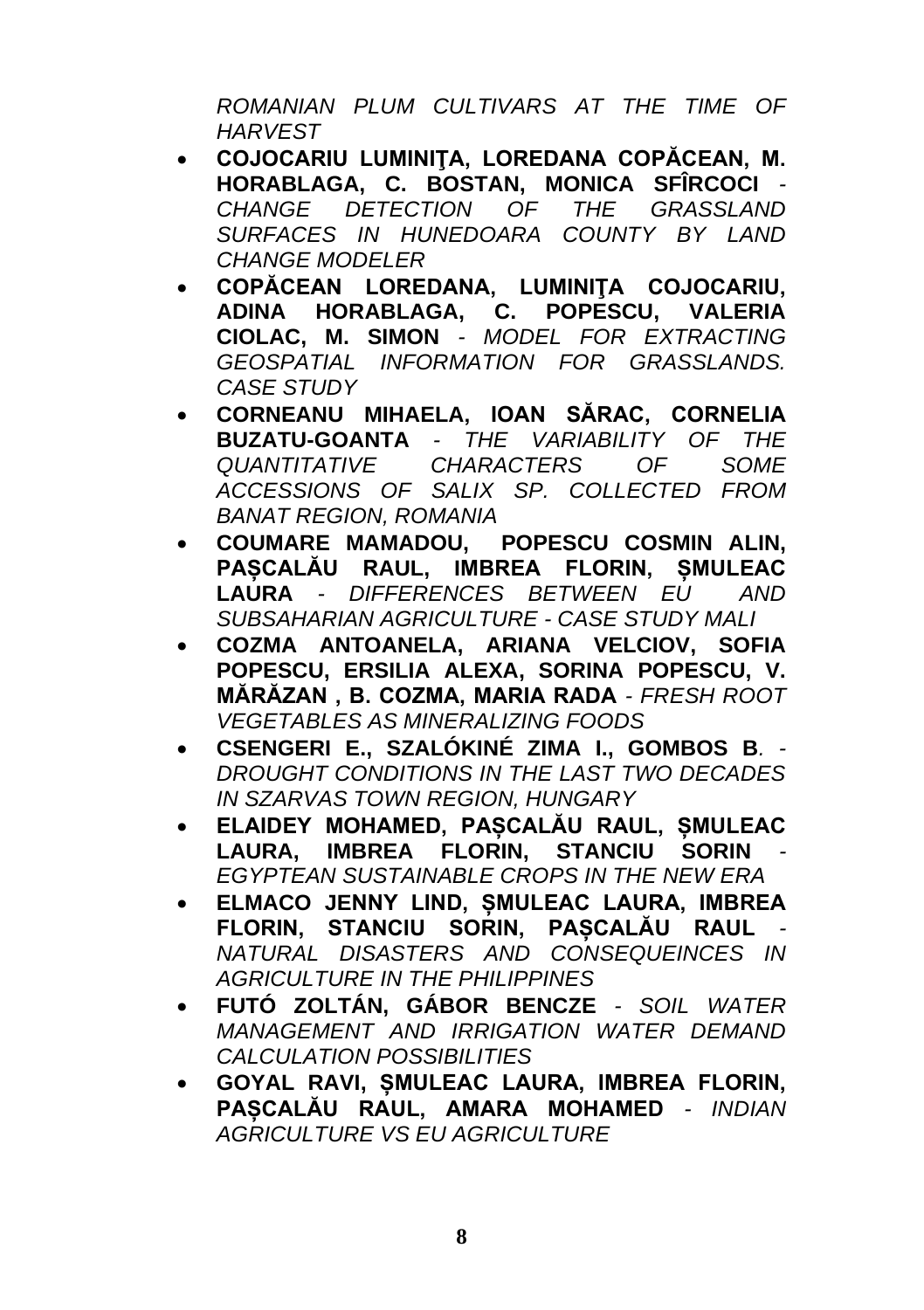- **GOYAL RAVI, ȘMULEAC LAURA, IMBREA FLORIN, PAȘCALĂU RAUL, BAKLI MAHFOUD** *- AGRICULTURE AND WATER QUALITY IN JAIPUR, RAJASTAN, INDIA*
- **GROZEA IOANA, ALINA MARIA COSTEA** *- CURRENT SITUATION AND EVOLUTION OF MAIZE PEST DIABROTICA VIRGIFERA VIRGIFERA LE CONTE IN ROMANIA*
- **GROZEA IOANA, RAMONA STEF, ANA MARIA VIRTEIU, ALIN CĂRĂBEȚ, ADRIAN GROZEA, MONICA BUTNARIU LEVENTE MOLNAR** *- BENEFICIAL INTERACTIONS BETWEEN PEST HEMIPTERS AND OTHER ARTHROPODS IN MIXED PLANT SPACES*
- **GRUJICA VICO, DANIJEL MIJIC, RADOMIR BODIROGA** *- A FEW EXAMPLES OF GOOD PRACTICE FROM BOSNIA AND HERZEGOVINA IN THE FIELD OF DIGITAL AGRICULTURE*
- **GURAN (COJOCINESCU) MIHAELA IVONA, MAN TEODOR EUGEN, BEILICCI ROBERT, STOICA (UNTARU) DANIELA, ILCA MARIN, CÎMPEAN (ARNĂUTU) ELENA MARIANA** *- LOWLAND ACCUMULATIONS IN TIMIȘ COUNTY FOR FLOOD PROTECTION*
- **HÎNDA ALINA IOANA, IMBREA FLORIN** *- RESULTS REGARDING THE INFLUENCE OF THE PERIOD AND PLANTING DENSITY OBTAINED ON POTATOES CULTURE IN BOZOVICI DEPRESSION IN THE EXPERIMENTAL CYCLE 2019 – 2021*
- **HÎNDA ALINA IOANA, IMBREA FLORIN** *- RESEARCH REGARDING THE INFLUENCE OF ORGANOMINERAL FERTILIZATION ON THE HARVEST AND QUALITY OF POTATO TUBERS IN THE PEDOCLIMATE CONDITIONS OF THE BOZOVICI DEPRESSION, PĂTAȘ TERRITORY*
- **HÎNDA ALINA IOANA, IMBREA FLORIN** *- STUDY ON THE BEHAVIOR OF POTATO VARIETIES WITH A DIFFERENT PERIOD OF VEGETATION IN PEDOCLIMATIC CONDITIONS IN THE BANAT PLAIN*
- **HUDÁK ROLAND, BÉLA GOMBOS** *- SPATIAL INHOMOGENEITY OF PRECIPITATION ON SETTLEMENT LEVEL*
- **HUSWALD TIMOTHEE, PAȘCALĂU RAUL,IMBREA FLORIN, ȘMULEAC LAURA, STANCIU SORIN** *-*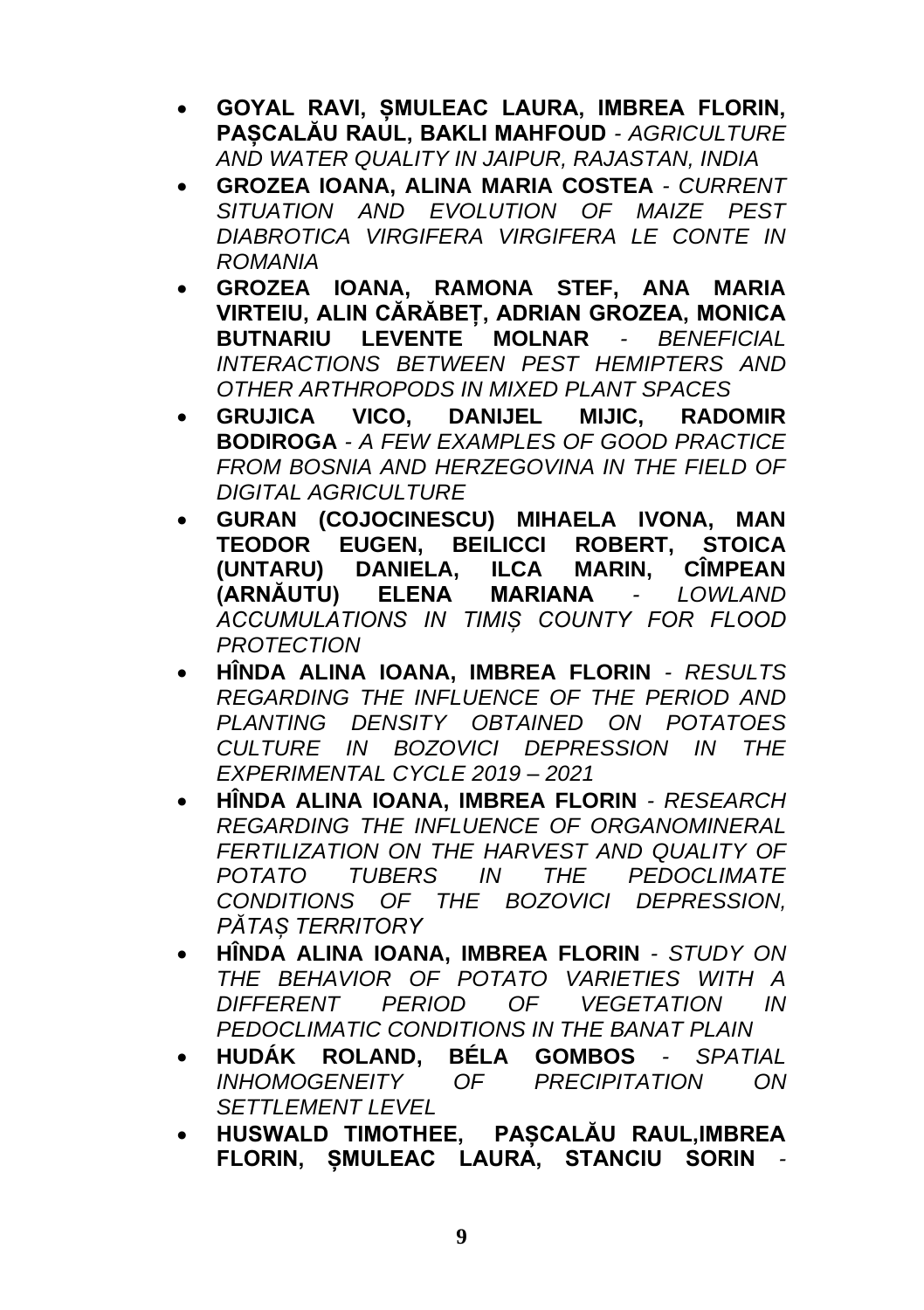*BIODIVERSITY AND CLIMATE CHANGES IN THE CARRIBEAN AREA*

- **ILCA MARIN, MAN TEODOR EUGEN, IENCIU ANISOARA, BEILICCI ROBERT, BEILICCI ERIKA, GROZAV ADIA** *- IMPROVEMENT OF SALTED SOILS, A PARTICULAR NEED IN LAND IMPROVEMENT WORKS FOR THE ARRANGEMENT OF A HAZELNUT PLANTATION*
- **JAKAB PÉTER, LEVENTE ÓDRY, MIHÁLY SÁRVÁRI, LEVENTE KOMAREK** *- USE OF BIOSTIMULANTS IN MAIZE PRODUCTION*
- **JERKOVIĆ ANĐELA, VALENTINA PAPIĆ BOGADI, MAJA GREGIĆ, PERO MIJIĆ, TINA BOBIĆ, MIRJANA BABAN -** *THE POSSIBILITIES OF EQUESTRIAN TOURISM DEVELOPMENT IN KOPRIVNICA*‐*KRIŽEVCI COUNTY WITHIN THE EQUIEDU PROJECT*
- **JOSUÉ JACQUES MOKSIA, ADAMOU IBRAHIMA, CIPRIAN STROIA, LUCREȚIU DANCEA, MAL AMADOU MAMADOU LAMINOU** *- FARMER PERCEPTION OF THE IMPACT OF CLIMATIC PARAMETER VARIATION ON RICE PRODUCTION IN THE MAYO-DANAY DIVISION, FAR NORTH CAMEROON*
- **KALANDARBEKOV IFTIKHOR IMOMYORBEKOVICH, LAURA SMULEAC, JURAKHONZODA RAUF JURAKHON, RASULOV UMED ISKANDAROVICH** *- MATHEMATICAL MODEL CONSTRUCTION OF THE ISOTROPIC FILTRATION PROCESS BASED ON DARCY'S LAW*
- **KOMLÓSI ÁDÁM, ZOLTÁN FUTÓ** *- THE NEGATIVE EFFECTS OF SALT STRESS ON DIFFERENT MAIZE HYBRIDS*
- **KRIZSÁN PATRIK, GÁBOR BALÁZS** *- DIFFERENT NUTRIENT LEVELS' INVESTIGATION IN THE SELF-ROOTED AND GRAFTED WATERMELON PRODUCTION*
- **MĂRĂZAN V., B. I. COZMA, CASIANA MIHUŢ, A. OKROS, ANTOANELA COZMA, CODRUŢA CHIŞ** *- ASSESSING THE RELATIONSHIP BETWEEN GRAPE VARIETIES AND THE CLIMATE IN THE WESTERN PART OF ROMANIA*
- **MĂRĂZAN V., CODRUŢA CHIŞ, CASIANA MIHUŢ, A. OKROS, LAURA ŞMULEAC, V. D. MIRCOV, ANTOANELA COZMA** *- FACTORS AFFECTING THE*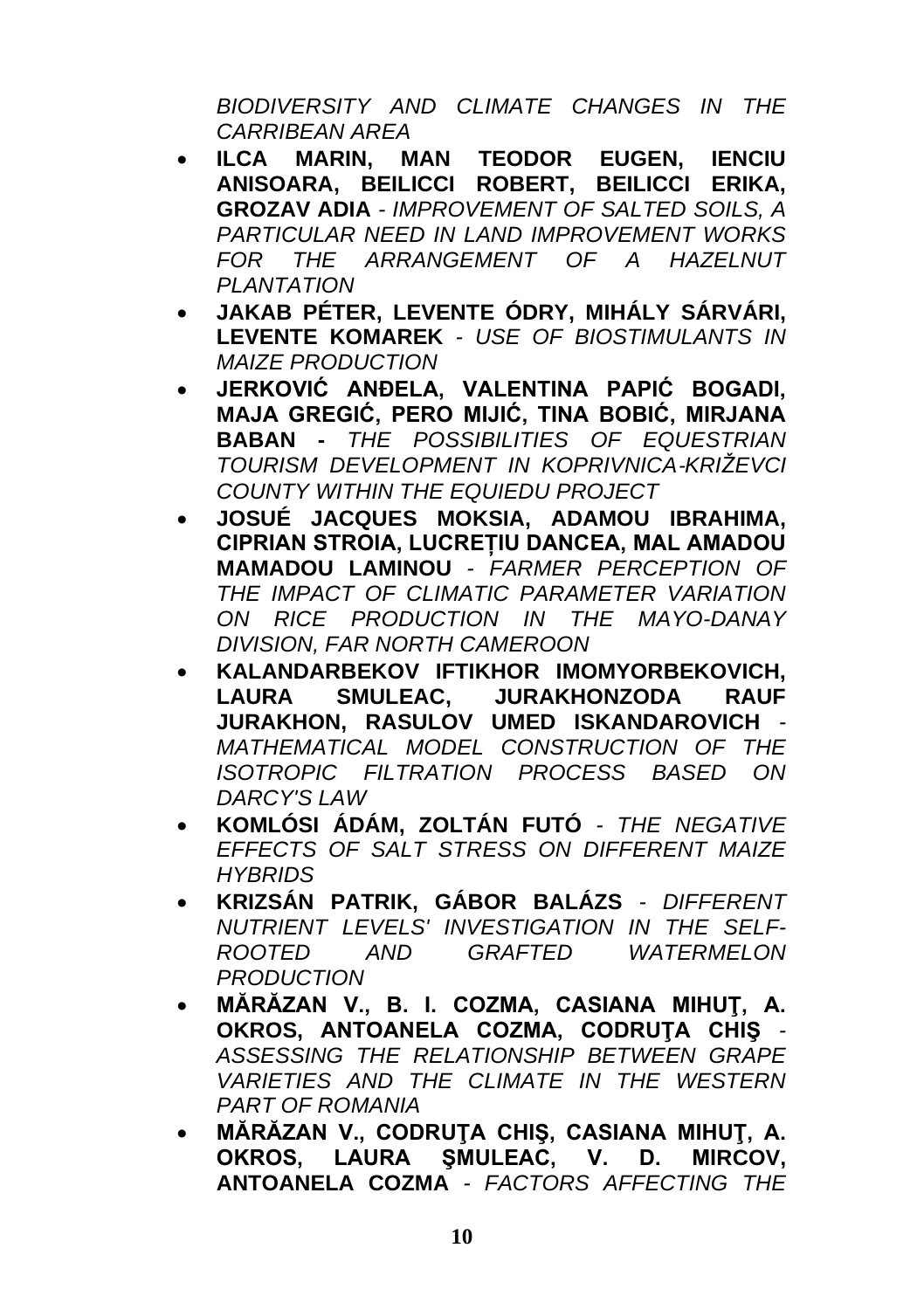*SEVERITY OF THUNDERSTORMS AND THEIR RELATIONSHIP WITH AGRICULTURE*

- **MERIOUA SIDI MOHAMMED, ABDELHAKIM SELADJI, MAAMAR MEGHRAOUI, MOHAMED AMARA, MOHAMED REGAGBA, NOURY BENABADJI** *- LAND USE CHANGES BETWEEN 1972 AND 2020 IN THE BENI SAF REGION (ALGERIA)*
- **MOȚ CERASELA, ADRIAN BORCEAN** *- COMPARATIVE STUDY OF THE FUNGUS SEPTORIA FRAGARIAE BEHAVIOR IN POPULATIONS OF THE SPECIES FRAGARIA VESCA AND FRAGARIA MOSCHATA*
- **MOȚ CERASELA, ADRIAN BORCEAN** *- EVALUATION OF RASPBERRY SPUR BLIGHT (DIDYMELLA APPLANATA) EPIDEMIOLOGIC POTENTIAL ON WILD RASPBERRY (RUBUS IDAEUS) POPULATIONS FROM SOUTHWESTERN PART OF ROMANIA*
- **OMKAR NAGESH DESHPANDE, KRITIKA TEKWANI, RAVI KUMAR GOYAL** *- A STUDY ON EMPLOYEE TERNOVER AND RETENTION IN EDUCATION SECTOR FOR SUSTAINABLE DEVELOPMENT*
- **PAȘCALĂU RAUL, TEKDEMIR IPEK, ȘMULEAC LAURA, STANCIU SORIN, IMBREA FLORIN, SĂLĂȘAN COSMIN, FEHER ANDREA** *- TRANSLATING FOR AGRICULTURE PURPOSES*
- **PAȘCALĂU RAUL, TEKDEMIR IPEK, ȘMULEAC LAURA, STANCIU SORIN, IMBREA FLORIN, ZOICAN ȘTEFANA, BAKLI MAHFOUD, AMARA MOHAMED** *- NON FORMAL EDUCATION IN TEACHING FOREIGN LANGUAGES FOR AGRICULTURISTS*
- **PELICI CORINA, ADINA BERBECEA, ALINA LATO, IONELA HOTEA, LAURA CRISTA, ISIDORA RADULOV** *- ORGANIC AND MINERAL FERTILIZATION INFLUENCE UPON YIELD AND QUALITY OF POTATOES CULTIVATED IN TIMIS COUNTY AREA*
- **RADA OLGA** *- MONITORING THE DEFINING BIOLOGICAL PARAMETERS IN DIAGNOSIS OF DIABETES*
- **RADA OLGA** *- THE MODIFICATION OF SERUM PARAMETER VALUES IN CHRONIC KIDNEY DISEASE*
- **RĂDULESCU HORTENSIA, LAURA ŞMULEAC, ANIȘOARA IENCIU** *- CONSEQUENCES OF INDUSTRIAL LIVESTOCK ACTIVITY ON THE QUALITY*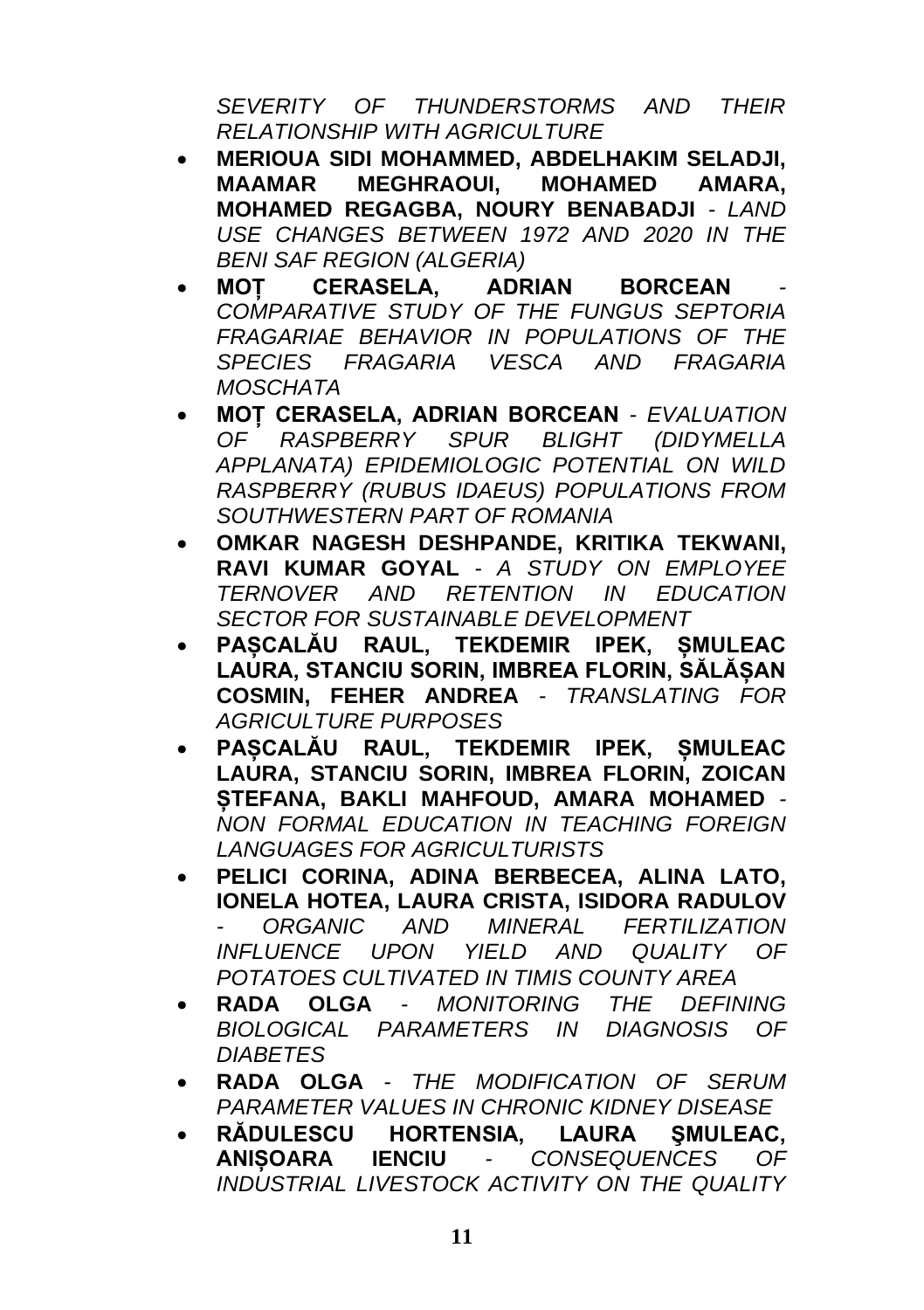*OF WATERCOURSES IN AREAS ADJACENT TO FARMS*

- **RESHU GUPTA, RAVI KUMAR GOYAL, KRITIKA TEKWANI** *- CHARACTERISTICS, ISSUES & CHALLENGES IN INDIAN AGRICULTURAL DEVELOPMENT: A QUALITATIVE PERSPECTIVE*
- **RWEYONGEZA ANTIDIUS, ȘMULEAC LAURA, PAȘCALĂU RAUL, IMBREA FLORIN, STANCIU SORIN** *- SEAWEED CULTURES IN THE INDIAN OCEAN - THE FUTURE OF FOOD PROVIDERS*
- **SAID BELGHIT, BOUBEKEUR BADJI, ATIKA MELKLAT, MAHFOUD BAKLI, ABDELGHANI ZITOUNI, MICHAEL D. HOLTZ, LAURA ȘMULEAC, NOUREDDINE BOURAS** *- ANTIFUNGAL ACTIVITIES OF A NEW STRAIN OF STREPTOMYCES ISOLATED FROM AN ALGERIAN SOIL AGAINST PHYTOPATHOGENIC AND MYCOTOXIGENIC ASPERGILLUS CARBONARIUS AND A. NIGER*
- **SMULEAC ADRIAN, CODRUT NICORICI, RAUL PAȘCALĂU, LAURA IOSEFINA ȘMULEAC,** *- TOPO-CADASTRAL WORKS FOR THE ESTABLISHEMENT OF A ZOOTECHNICAL FARM USING AFIR FUNDS*
- **ŞMULEAC ADRIAN, CRISTI MĂRGELU, RAUL PAȘCALĂU, NICU MĂRGELU, LAURA IOSEFINA ȘMULEAC** *- SPECIFIC CADASTRAL REGULATIONS TO OBTAIN CONSTRUCTION PERMIT*
- **ŞMULEAC ADRIAN, IOANA MIHAELA PONORAN, LAURA IOSEFINA ȘMULEAC** *- MANAGEMENT OF SYSTEMATIC RECORDING IN ZĂVOI COMMUNE, CARAȘ – SEVERIN COUNTY*
- **ȘMULEAC LAURA, RĂDULESCU HORTENSIA, ȘMULEAC ADRIAN, PAȘCALĂU RAUL, MOHAMED AMARA, BAKLI MAHFOUD, LAȚO ALINA** *- THE IMPACT OF AGRICULTURAL, INDUSTRIAL AND HOUSEHOLD ACTIVITIES ON THE SURDUC LAKE WATER*
- **SOUMANO LASSINE, PAȘCALĂU RAUL, IMBREA FLORIN, ȘMULEAC LAURA** *- IMPACT OF GOLD MINING ON RURAL AGRICULTURE IN MALI*
- **SZABO ADAM, KAROLY BODNAR** *- TOMATO PRODUCTION OF A HUNGARIAN SMALLHOLDER FARMER: CASE STUDY*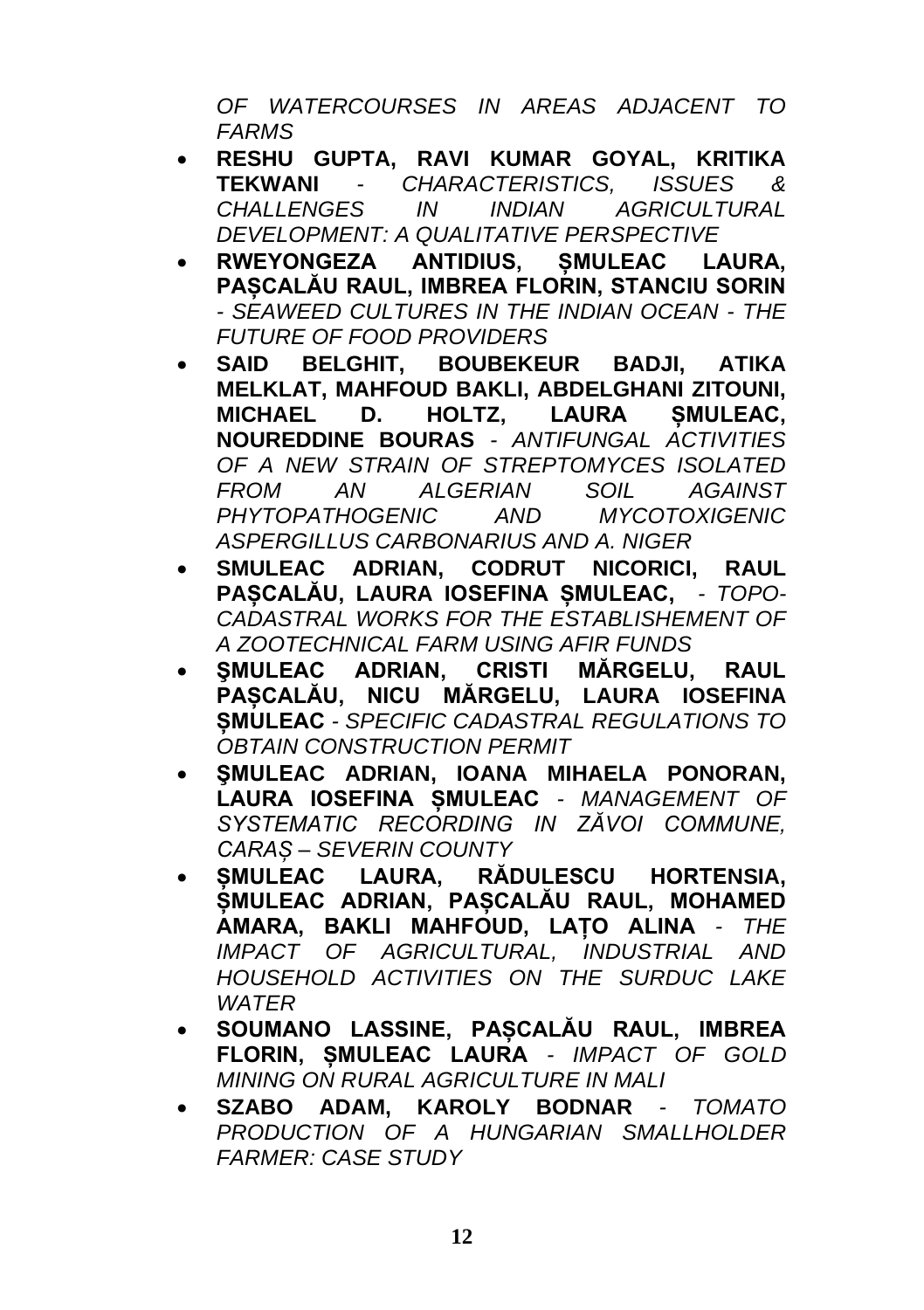- **SZOMBATHELYI KATA, ATTILA RIBÁCS, ADRIENN ZSANETT KRAJCSOVICS** *- EFFECT OF THE PERIPARTUM WEATHER CONDITIONS ON THE PERFORMANCE AND REPRODUCTION OF DAIRY COWS*
- **ŢĂRĂU D., DICU D., ROGOBETE GH., BERTICI R, HERBEI M., NITA L., ILIUȚĂ A , BUZATU C.** *- THE QUALITY OF THE EDAPHIC RESOURCES FROM THE HĂLMAGIU-GURAHONƫ-ALMAŞ DEPRESSION*
- **TOADER GEORGE, DANIELA TRIFAN, CĂTĂLIN-IOAN ENEA, EMANUELA LUNGU, ALIN-IONEL GHIORGHE, LEONARD ILIE** *- DESIGN AND IMPLEMENTATION OF MODELS FOR THE REGENERATION OF AGRICULTURAL ECOSYSTEMS: POLY-FARMING SYSTEMS*
- **TOPORAN RAMONA LOREDANA, MARINEL HORABLAGA, IONEL SAMFIRA** *- ANALYSIS OF THE FREQUENCY AND DISTRIBUTION OF GENETIC VARIATION IN PERENNIAL RYEGRASS POPULATIONS*
- **TOPORAN RAMONA LOREDANA, MARINEL HORABLAGA, IONEL SAMFIRA** - *INFLUENCE OF INTRASPECIFIC VARIATION OF PERENNIAL RYEGRASS ON QUALITY AND LEVEL OF PRODUCTION*
- **UNGUREANU OVIDIU COSTICĂ, IULIAN OCTAVIAN STANA, ELENA UNGUREANU, DOINA CARMENICA JITĂREANU, VIVIANE BEATRICE BOTA, VIOLETA TURCUȘ** *- STUDY REGARDING PRODUCTIVITY OF RAPESEED IN THE PEDOCLIMATIC CONDITIONS OF CRIȘURILOR PLAIN*
- **URLICA ALINA ANDREEA, IOSIM IASMINA, MARIUS LUNGU** *- THE ECOSEMIOTIC PERSPECTIVE ON COMMUNICATIVE TEACHING/LEARNING*
- **VARGA IVANA, DANIEL HAMAN, BHOYROO VISHWAKALYAN, KRUNOSLAV ZMAIĆ, SUNITA FACKNATH, SHANE HARDOWAR, VLATKA ROZMAN, DARIO ILJKIĆ** *- IMPORTANCE OF SUGARCANE FARMING AND INDUSTRY ON THE ISLAND OF MAURITIUS*
- **VÂTCĂ SORIN, ȘTEFAN CHIRCAN, ȘTEFANIA GÂDEA, ANAMARIA VÂTCĂ, VALENTINA STOIAN** *- CROPS DIVERSITY AND CROPPED YIELD*